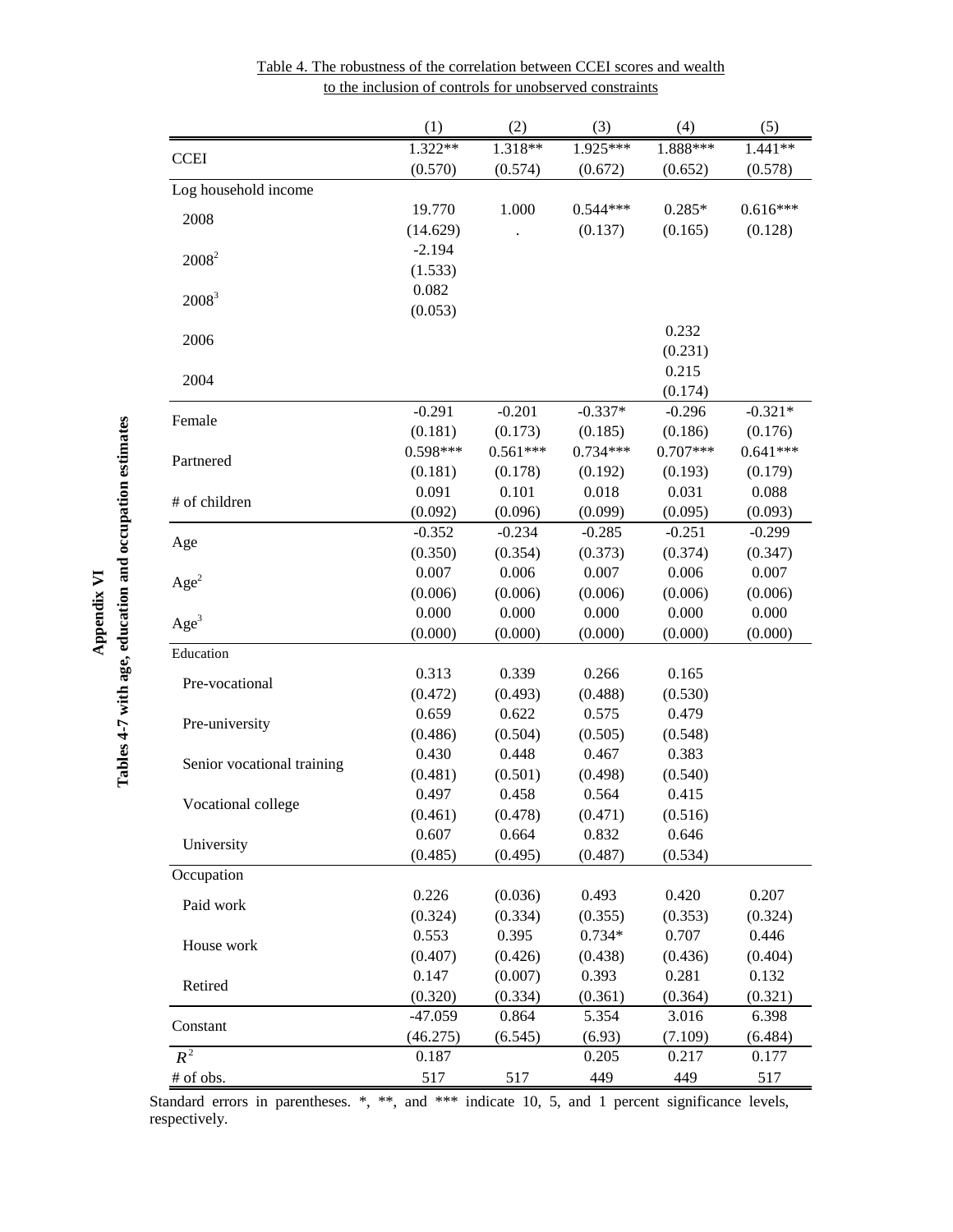|                              | (1)                 | (2)        | (3)                 | (4)        | (5)        |
|------------------------------|---------------------|------------|---------------------|------------|------------|
| <b>CCEI</b>                  | 1.379**             | 1.396**    | 1.404**             | 1.214*     | 1.237**    |
|                              | (0.568)             | (0.568)    | (0.569)             | (0.625)    | (0.623)    |
| Risk tolerance               |                     |            |                     |            |            |
| Quantitative (experiment)    | $-0.768$            | $-0.808$   | $-0.766$            |            |            |
|                              | (0.714)             | (0.711)    | (0.718)             |            |            |
| Qualitative (survey)         |                     | 0.017      | 0.023               |            |            |
|                              |                     | (0.074)    | (0.076)             |            |            |
| Qualitative (survey) missing |                     | $-0.190$   | $-0.162$            |            |            |
|                              |                     | (0.335)    | (0.482)             |            |            |
| Conscientiousness            |                     |            | 0.089               |            |            |
|                              |                     |            | (0.072)<br>$-0.040$ |            |            |
| Conscientiousness missing    |                     |            | (0.668)             |            |            |
|                              |                     |            |                     |            | $-0.034$   |
| Longevity expectations       |                     |            |                     |            | (0.040)    |
|                              | $0.589***$          | $0.578***$ | $0.572***$          | $0.443***$ | $0.434***$ |
| Log 2008 household income    | (0.132)             | (0.131)    | (0.133)             | (0.123)    | (0.123)    |
|                              | $-0.316*$           | $-0.310*$  | $-0.323*$           | $-0.415**$ | $-0.417**$ |
| Female                       | (0.177)             | (0.181)    | (0.181)             | (0.186)    | (0.186)    |
|                              | $0.655***$          | $0.658***$ | $0.642***$          | $0.686***$ | $0.687***$ |
| Partnered                    | (0.181)             | (0.181)    | (0.182)             | (0.204)    | (0.205)    |
|                              | 0.086               | 0.087      | 0.083               | 0.075      | 0.083      |
| # of children                | (0.093)             | (0.093)    | (0.093)             | (0.102)    | (0.102)    |
|                              | $-0.308$<br>(0.345) | $-0.303$   | $-0.280$            | $-0.137$   | $-0.158$   |
| Age                          |                     | (0.345)    | (0.345)             | (0.904)    | (0.902)    |
| Age <sup>2</sup>             | 0.007               | 0.007      | 0.006               | 0.005      | 0.005      |
|                              | (0.006)             | (0.006)    | (0.006)             | (0.018)    | (0.018)    |
| Age <sup>3</sup>             | 0.000               | 0.000      | 0.000               | 0.000      | 0.000      |
|                              | (0.000)             | (0.000)    | (0.000)             | (0.000)    | (0.000)    |
| Education                    |                     |            |                     |            |            |
| Pre-vocational               | 0.258               | 0.257      | 0.286               | 0.728      | 0.782      |
|                              | (0.468)             | (0.462)    | (0.463)             | (0.583)    | (0.585)    |
| Pre-university               | 0.637               | 0.632      | 0.663               | 0.834      | 0.899      |
|                              | (0.481)             | (0.473)    | (0.470)             | (0.604)    | (0.616)    |
| Senior vocational training   | 0.406               | 0.410      | 0.439               | 0.822      | 0.887      |
|                              | (0.478)             | (0.474)    | (0.473)             | (0.590)    | (0.595)    |
| Vocational college           | 0.477               | 0.480      | 0.500               | $0.975*$   | $1.035*$   |
|                              | (0.455)             | (0.449)    | (0.448)             | (0.571)    | (0.576)    |
| University                   | 0.729               | 0.723      | 0.749               | 1.137*     | 1.201**    |
| Occupation                   | (0.477)             | (0.473)    | (0.471)             | (0.599)    | (0.602)    |
|                              | 0.203               | 0.199      | 0.226               | 0.340      | 0.381      |
| Paid work                    | (0.322)             | (0.322)    | (0.323)             | (0.338)    | (0.347)    |
|                              | 0.552               | 0.562      | 0.574               | 0.631      | 0.672      |
| House work                   | (0.407)             | (0.408)    | (0.415)             | (0.459)    | (0.463)    |
|                              | 0.140               | 0.136      | 0.161               | 0.578      | 0.622      |
| Retired                      | (0.320)             | (0.320)    | (0.321)             | (0.406)    | (0.417)    |
|                              | 6.840               | 6.883      | 6.496               | 3.777      | 4.411      |
| Constant                     | (6.361)             | (6.357)    | (6.395)             | (15.258)   | (15.256)   |
| $R^2$                        | 0.179               | 0.176      | 0.176               | 0.163      | 0.163      |
| # of obs.                    | 517                 | 517        | 517                 | 414        | 414        |

Table 5. The robustness of the correlation between CCEI scores and wealth to the inclusion of controls for unobserved preferences and beliefs

Risk aversion in the experiment is measured by the average fraction of tokens allocated to the cheaper asset. Standard errors in parentheses. \*, \*\*, and \*\*\* indicate 10, 5, and 1 percent significance levels, respectively.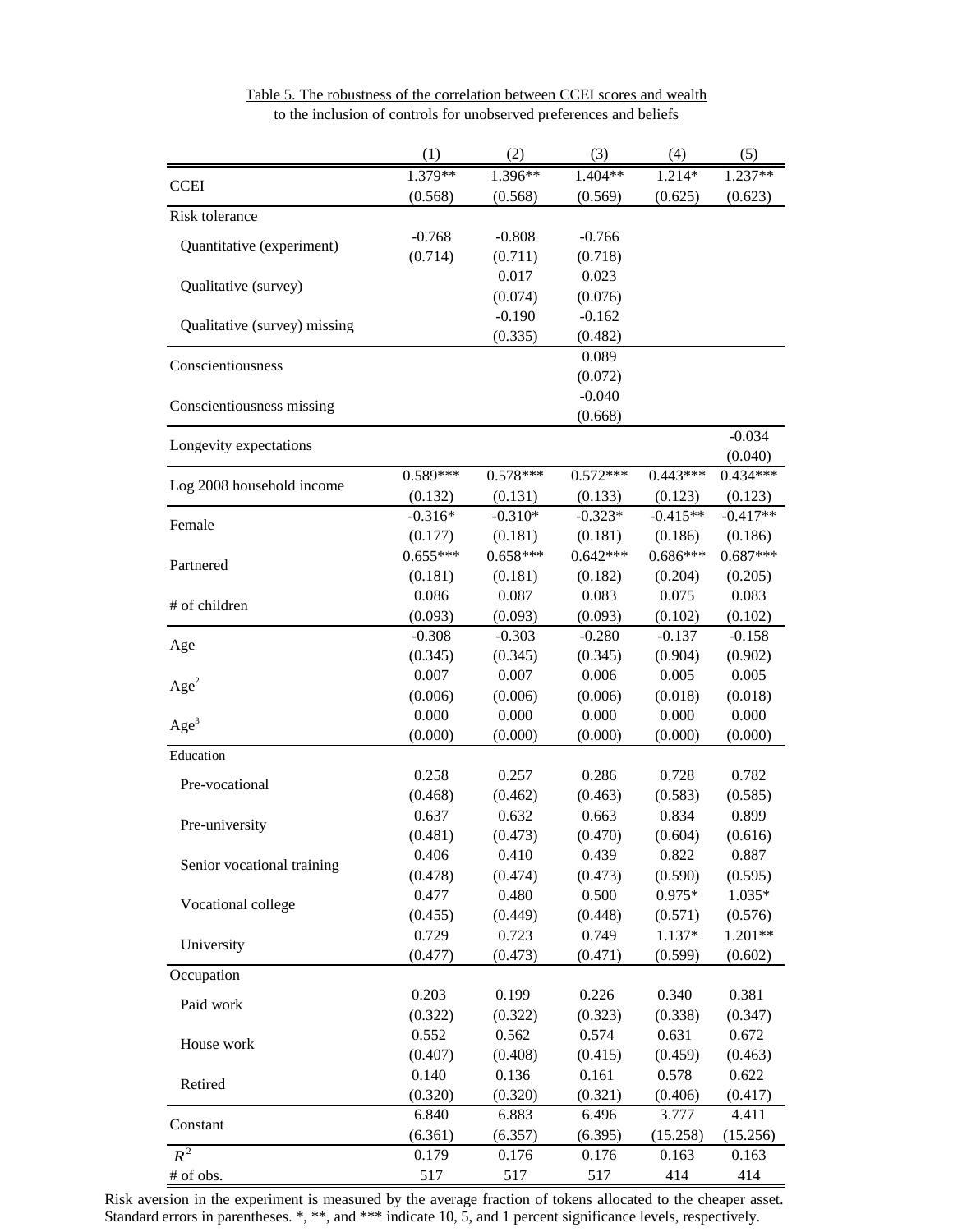|                                          | (1)                  | (2)                 | (3)                 | (4)                  |
|------------------------------------------|----------------------|---------------------|---------------------|----------------------|
| <b>CCEI</b>                              | 1.253*               | 1.401*              | 1.269*              | $1.177**$            |
|                                          | (0.712)              | (0.729)             | (0.729)             | (0.583)              |
| CCEI (combined dataset)                  | 0.099                |                     |                     |                      |
|                                          | $-0.38$              |                     |                     |                      |
| von Gaudecker et al. (2011)              |                      |                     | $0.927*$            |                      |
|                                          |                      |                     | (0.485)             |                      |
| <b>Cognitive Reflection Test</b>         |                      |                     |                     | $0.120*$             |
|                                          |                      |                     |                     | (0.071)              |
| <b>Cognitive Reflection Test missing</b> |                      |                     |                     | $-0.203$             |
|                                          |                      |                     |                     | (0.237)              |
| Log 2008 household income                | $0.586***$           | 0.388*              | $0.383*$            | $0.577***$           |
|                                          | (0.132)<br>$-0.314*$ | (0.155)<br>$-0.218$ | (0.154)<br>$-0.207$ | (0.132)<br>$-0.292*$ |
| Female                                   | (0.177)              | (0.212)             | (0.211)             | (0.176)              |
|                                          | $0.653***$           | 0.907***            | $0.926***$          | $0.690***$           |
| Partnered                                | (0.181)              | (0.230)             | (0.228)             | (0.181)              |
|                                          | 0.089                | 0.105               | 0.096               | 0.091                |
| # of children                            | (0.093)              | (0.114)             | (0.113)             | (0.092)              |
|                                          | $-0.301$             | $-0.437$            | $-0.361$            | $-0.323$             |
| Age                                      | (0.346)              | (0.363)             | (0.363)             | (0.349)              |
|                                          | 0.007                | 0.009               | 0.008               | 0.007                |
| Age <sup>2</sup>                         | (0.006)              | (0.006)             | (0.006)             | (0.006)              |
|                                          | 0.000                | 0.000               | 0.000               | 0.000                |
| Age <sup>3</sup>                         | (0.000)              | (0.000)             | (0.000)             | (0.000)              |
| Education                                |                      |                     |                     |                      |
| Pre-vocational                           | 0.266                | 0.183               | 0.093               | 0.213                |
|                                          | (0.5)                | (0.504)             | (0.468)             | (0.464)              |
| Pre-university                           | 0.629                | 0.56                | 0.375               | 0.569                |
|                                          | (0.5)                | (0.524)             | (0.487)             | (0.474)              |
| Senior vocational training               | 0.412                | 0.316               | 0.153               | 0.345                |
|                                          | (0.5)                | (0.527)             | (0.490)             | (0.473)              |
| Vocational college                       | 0.484                | 0.727               | 0.611               | 0.396                |
|                                          | (0.5)                | (0.482)             | (0.448)             | (0.450)              |
| University                               | 0.716                | 0.779               | 0.592               | 0.590                |
|                                          | (0.5)                | (0.500)             | (0.463)             | (0.476)              |
| Occupation                               |                      |                     |                     |                      |
| Paid work                                | 0.210                | 0.819               | 0.725               | 0.184                |
|                                          | (0.324)<br>0.555     | (0.489)             | (0.486)<br>0.754    | (0.319)              |
| House work                               |                      | 0.770<br>(0.565)    |                     | 0.530                |
|                                          | (0.406)<br>0.135     | 0.507               | (0.561)<br>0.461    | (0.403)<br>0.084     |
| Retired                                  |                      | (0.478)             | (0.469)             |                      |
|                                          | (0.319)<br>6.237     | 10.056              | 8.355               | (0.312)<br>6.855     |
| Constant                                 | (6.424)              | (6.976)             | (6.990)             | (6.464)              |
| $R^2$                                    | 0.177                | 0.225               | 0.232               | 0.181                |
| # of obs.                                | 517                  | 326                 | 326                 | 517                  |

## Table 6. Evaluating alternative measures of decision-making quality

The CCEI scores for the combined dataset is computed after combining the actual data from the experiment and the mirror-image data. Standard errors in parentheses. \*, \*\*, and \*\*\* indicate 10, 5, and 1 percent significance levels, respectively.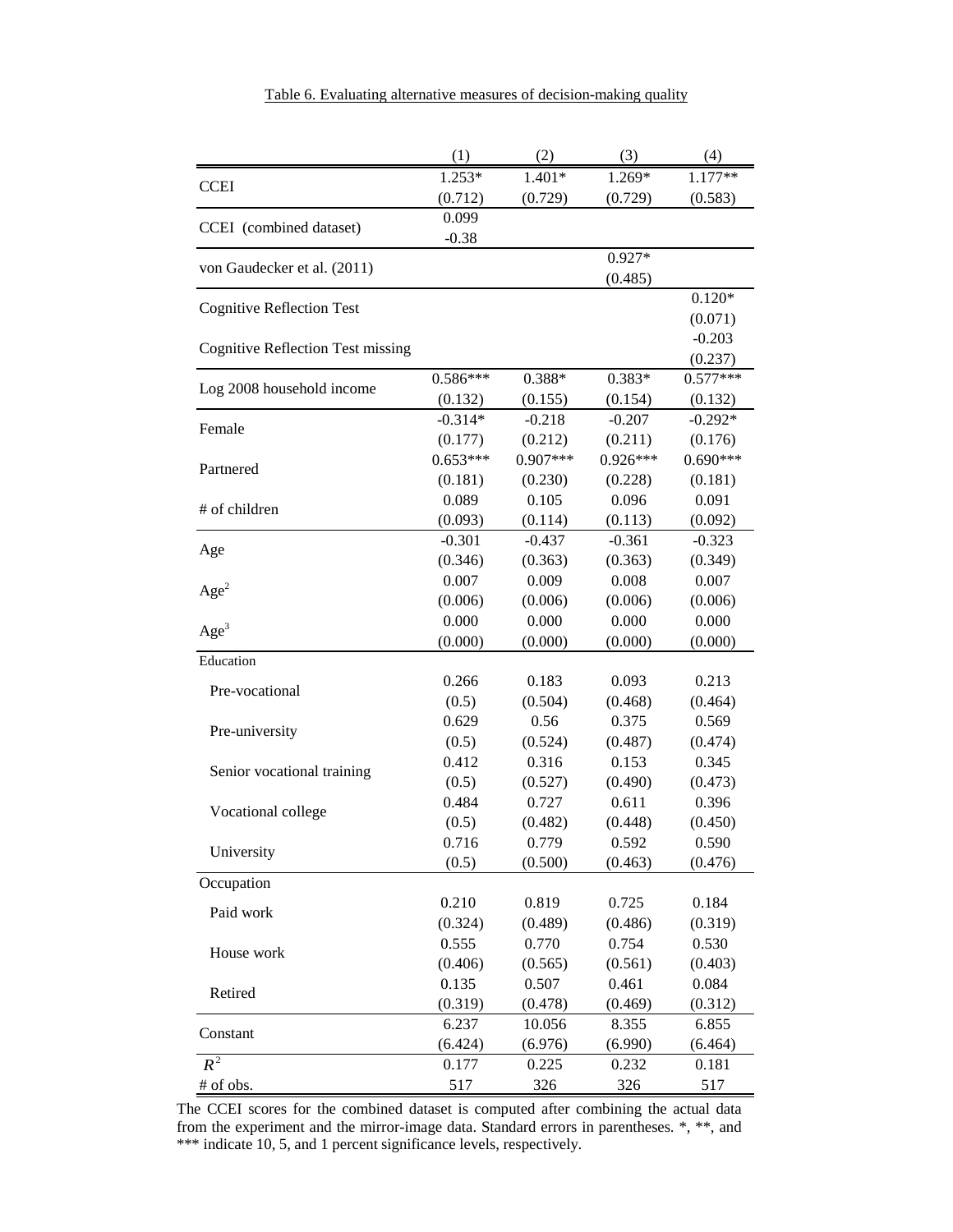|                            | (1)      | (2)         | (3)       | (4)         |
|----------------------------|----------|-------------|-----------|-------------|
|                            | Have     | Fraction in | Have      | Fraction in |
|                            | checking | checking    | saving    | saving      |
|                            | 0.03     | $-0.098*$   | $-0.047$  | $-0.162*$   |
| <b>CCEI</b>                | (0.032)  | (0.057)     | (0.053)   | (0.097)     |
|                            | 0.001    | $-0.029**$  | 0.003     | $-0.068***$ |
| Log 2008 household income  | (0.002)  | (0.013)     | (0.010)   | (0.021)     |
|                            | 0.007    | 0.023       | 0.014     | 0.038       |
| Female                     | (0.005)  | (0.020)     | (0.019)   | (0.033)     |
| Partnered                  | $-0.005$ | $-0.031$    | 0.017     | $-0.054$    |
|                            | (0.004)  | (0.020)     | (0.022)   | (0.033)     |
| # of children              | 0.000    | $-0.004$    | $-0.025*$ | $-0.043***$ |
|                            | (0.001)  | (0.010)     | (0.014)   | (0.013)     |
|                            | $-0.003$ | 0.025       | $-0.007$  | $-0.002$    |
| Age                        | (0.009)  | (0.048)     | (0.046)   | (0.067)     |
| Age <sup>2</sup>           | 0.000    | $-0.001$    | 0.000     | 0.000       |
|                            | 0.000    | (0.001)     | (0.001)   | (0.001)     |
| Age <sup>3</sup>           | 0.000    | 0.000       | 0.000     | 0.000       |
|                            | (0.000)  | (0.000)     | (0.000)   | (0.000)     |
| Education                  |          |             |           |             |
| Pre-vocational             | $-0.007$ | 0.002       | 0.038     | 0.010       |
|                            | (0.007)  | (0.063)     | (0.068)   | (0.084)     |
| Pre-university             | $-0.017$ | $-0.022$    | $-0.005$  | $-0.074$    |
|                            | (0.018)  | (0.063)     | (0.075)   | (0.087)     |
| Senior vocational training | 0.005    | 0.000       | 0.044     | $-0.041$    |
|                            | (0.004)  | (0.063)     | (0.069)   | (0.085)     |
| Vocational college         | 0.002    | $-0.007$    | 0.013     | $-0.042$    |
|                            | (0.003)  | (0.061)     | (0.069)   | (0.083)     |
| University                 | 0.003    | 0.008       | 0.018     | $-0.077$    |
|                            | (0.003)  | (0.064)     | (0.073)   | (0.086)     |
| Occupation                 |          |             |           |             |
| Paid work                  | (0.005)  | (0.012)     | 0.014     | 0.063       |
|                            | (0.004)  | (0.034)     | (0.037)   | (0.051)     |
| House work                 | (0.002)  | (0.030)     | (0.012)   | (0.028)     |
|                            | (0.002)  | (0.047)     | (0.051)   | (0.065)     |
| Retired                    | (0.000)  | (0.017)     | 0.015     | 0.065       |
|                            | (0.002)  | (0.033)     | (0.039)   | (0.056)     |
| Constant                   | 0.998*** | 0.106       | 1.126     | 1.448       |
|                            | (0.172)  | (0.822)     | (0.848)   | (1.288)     |
| $R^2$                      | $-0.007$ | 0.021       | $-0.011$  | 0.083       |
| # of obs.                  | 512      | 512         | 502       | 502         |

## Table 7. The sources of the relationship between households' net worth and CCEI scores